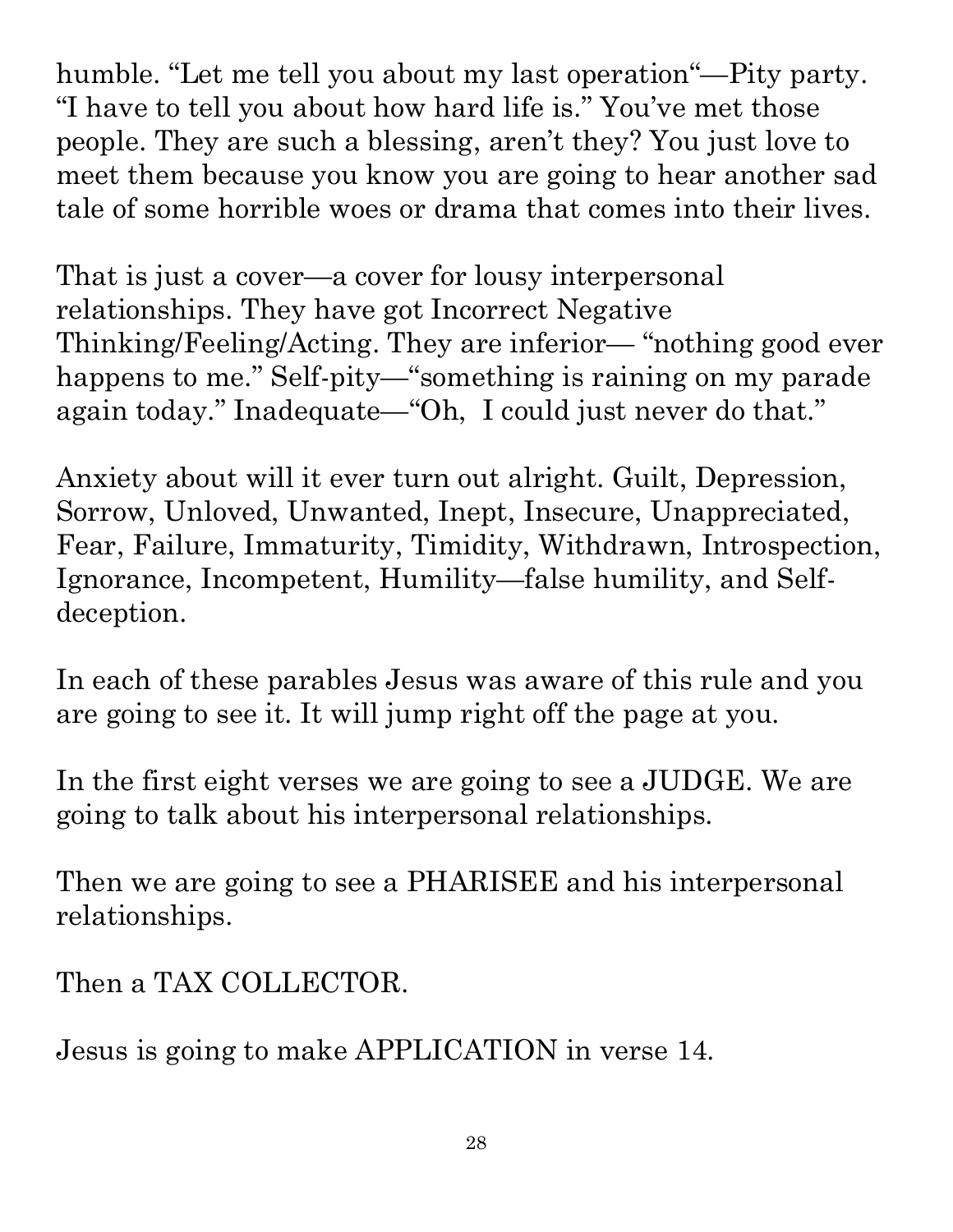When Jesus told stories, He always had some real reason and purpose for telling that story. It's coming toward the end of time and Jesus says in the end times, people are going to be eating, drinking, and having parties, just like it was in the days of Noah. It is going to be hard to find people who have faith let alone people who pray.

He uses these two parables to tell the story about how a person ought always to pray and not to faint in the days of adversity. The characters He uses illustrate perfectly what we are talking about on interpersonal relationships.

Let's look at the judge now and you look at your interpersonal chart and see where you are going to put the old judge in the picture. That's kind of the way we are playing the game now. You are going to be looking at the chart as you follow along. Now  $|\vec{r}|$ here is the old judge. drinking, and having partics, just like it was in the days of<br>
Noah. It is going to be hard to find people who have faith let<br>
alone people who pray.<br>
He uses these two parahles to tell the story about how a person and<br>
o

**v. 1 Now He was telling to them a parable to show that at all times they ought to be praying and not to be losing heart.**

"Now He was telling to them a parable to show that at all times they ought to be praying and not to be losing heart."

## **v. 2 saying, "There was in a certain city a judge who was not fearing God and who was having no respect for man.**

God and who was having no respect for man."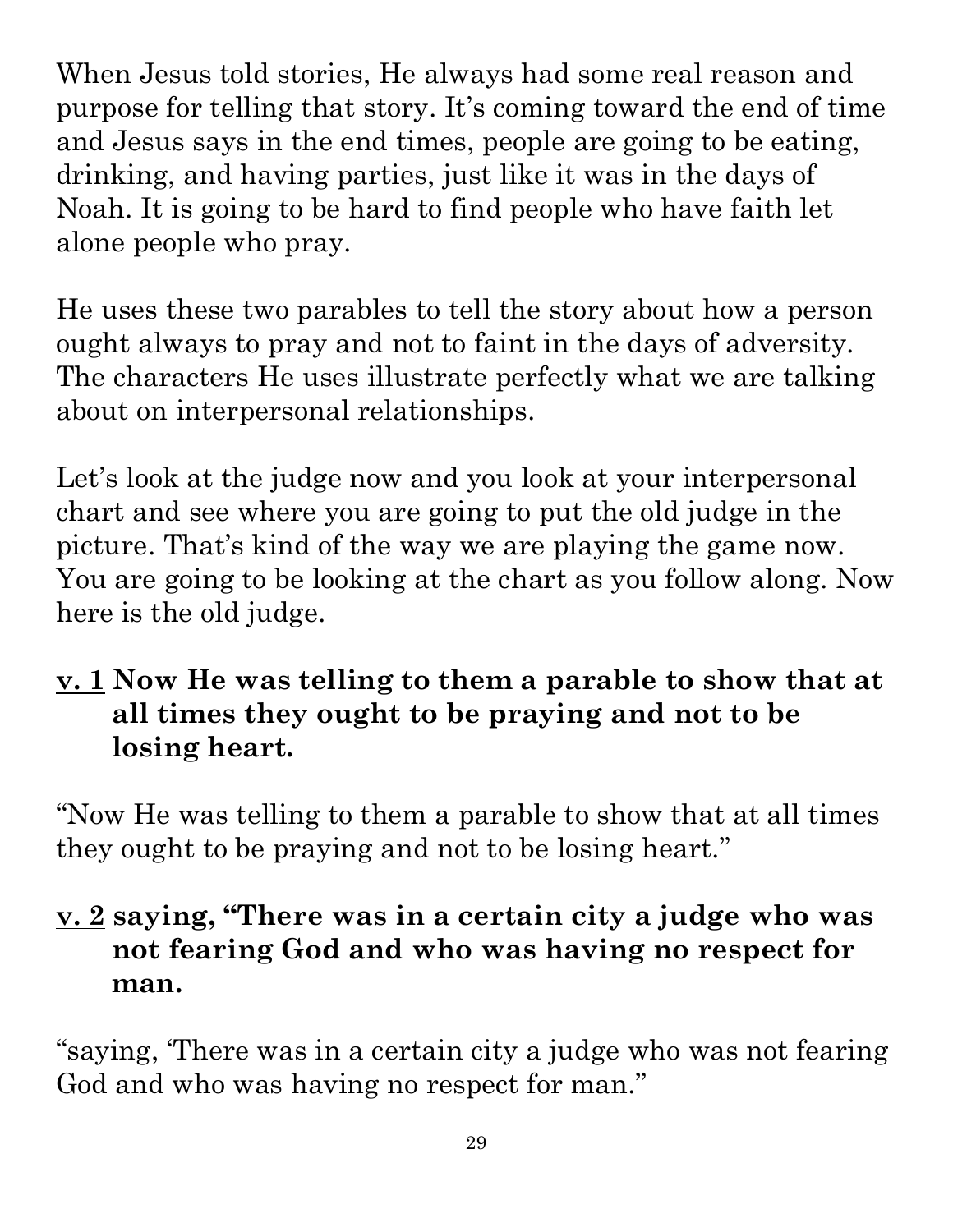Quotations particularly reside within the realm of fair use. It is the nature of teacher notes to contain references that may prove difficult to accuratel paraphrased and summarized material from a attribute. Any use of material without proper citation is unintentional. Teacher notes have been compiled by Ronnie Marroquin.Quotations particularly reside within the realm of fair use. It is the nature of teacher notes to contain references that may prove difficult to accurately Copyright © 2022 by Bible Teaching Resources by Don Anderson Ministries. The author's teacher notes incorporate quoted,<br>paraphrased and summarized material from a variety of sources, all of which have been appropriately cr paraphrased and summarized material from a variety of sources, all of which have been appropriately credited to the best of our ability. Copyright © 2022 by Bible Teaching Resources by Don Anderson Ministries. The author's teacher notes incorporate quoted,

Where do you put this unscrupulous politician? The guy on the bench that's wanting to use his power and his clout over people?

Notice the statement, "He had no respect for God, he wasn't fearing God and he had no respect for man."

Where do you put him immediately? Incorrect Positive Thinking/Feeling/Acting. We put him down in the lower left hand corner already.

A few words might tell us about him as we put a few more clothes on him. He's kind of a know-it-all. He's self-reliant, he doesn't have respect for others, he doesn't need others, he uses them. Pride and arrogance may be some of those words.

You could say that as he's introduced to us he is just a cold, calculating politician who really is on the bench, doesn't have any respect for God or any fear of God and no respect for his fellow man.

Notice the statement, "He had no respect for God, he wasn't<br>
fearing God and he had no respect for man."<br>
Where do you put him immediately? Incorrect Positive<br>
Thinking/Feeling/Acting. We put him down in the lower left<br>
ha have a good vertical relationship, you're going to have a hard time having good horizontal relationships. A good vertical relationship sure will help you to reach out in compassion to others and have good horizontal relationships.

If you're having a real rough time in your marriage you might just try something. Pray together. Realize you both have spiritual needs. Acknowledge those spiritual needs and you'll be amazed. There is going to be a new fervor in your marriage.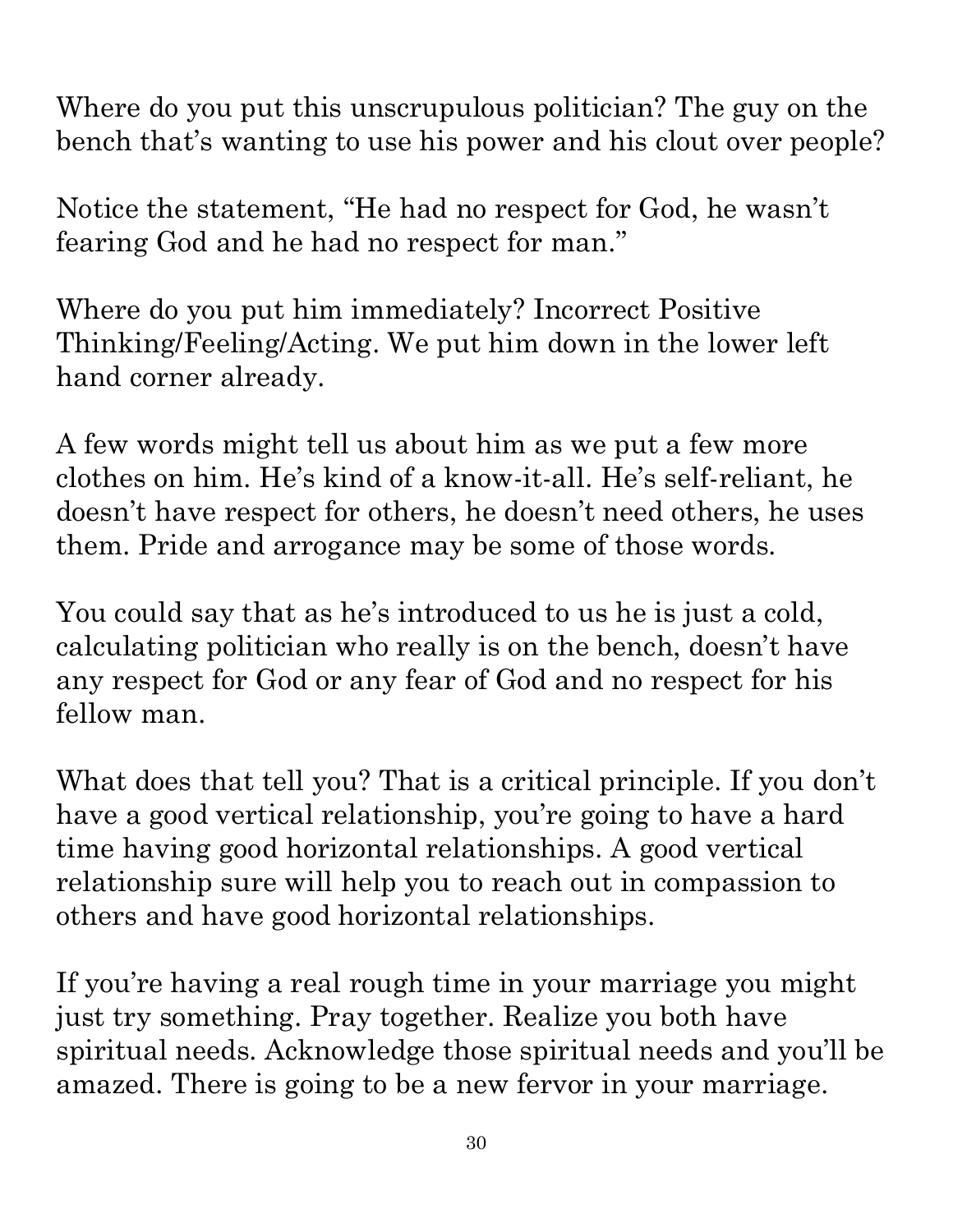There is going to be a new closeness, a new love for each other that is going to spring out of this common denominator that you both realize you are spiritual beings and you've got spiritual needs.

Your common respect for God will bring closeness in the marriage relationship. There are men who have not prayed with their wives for forty years and they claim to be Christians. They've gone to church and they have done all those things. Their marriages literally come together when that guy, who their wives for forty years and they claim to be Christians.<br>
They've gone to church and they have done all those things.<br>
Their marriages literally come together when that guy, who<br>
thinks that only weak people pray, fin with his wife about their concerns. Amazingly their marriage springs up a new beauty, a new dynamic. That's the principle. Right there in the first two verses.

#### **v. 3 Now there was a widow in that city, and she kept coming to him saying, 'See to it that I get justice against my opponent.'**

"Now there was a widow in that city, and she kept coming to him saying, 'See to it that I get justice against my opponent.'

Now this widow lost her husband. Naturally the lawyers are trying to take her estate. Someone is trying to take her real estate to turn it into some business or something. They are really not being fair with her.

She goes to the judge and she keeps going—that's what the Greek text says. She's been there a lot of times. He says the same thing over and over again. "I don't have time. I can't get you on the docket. I'm sorry I can't help you."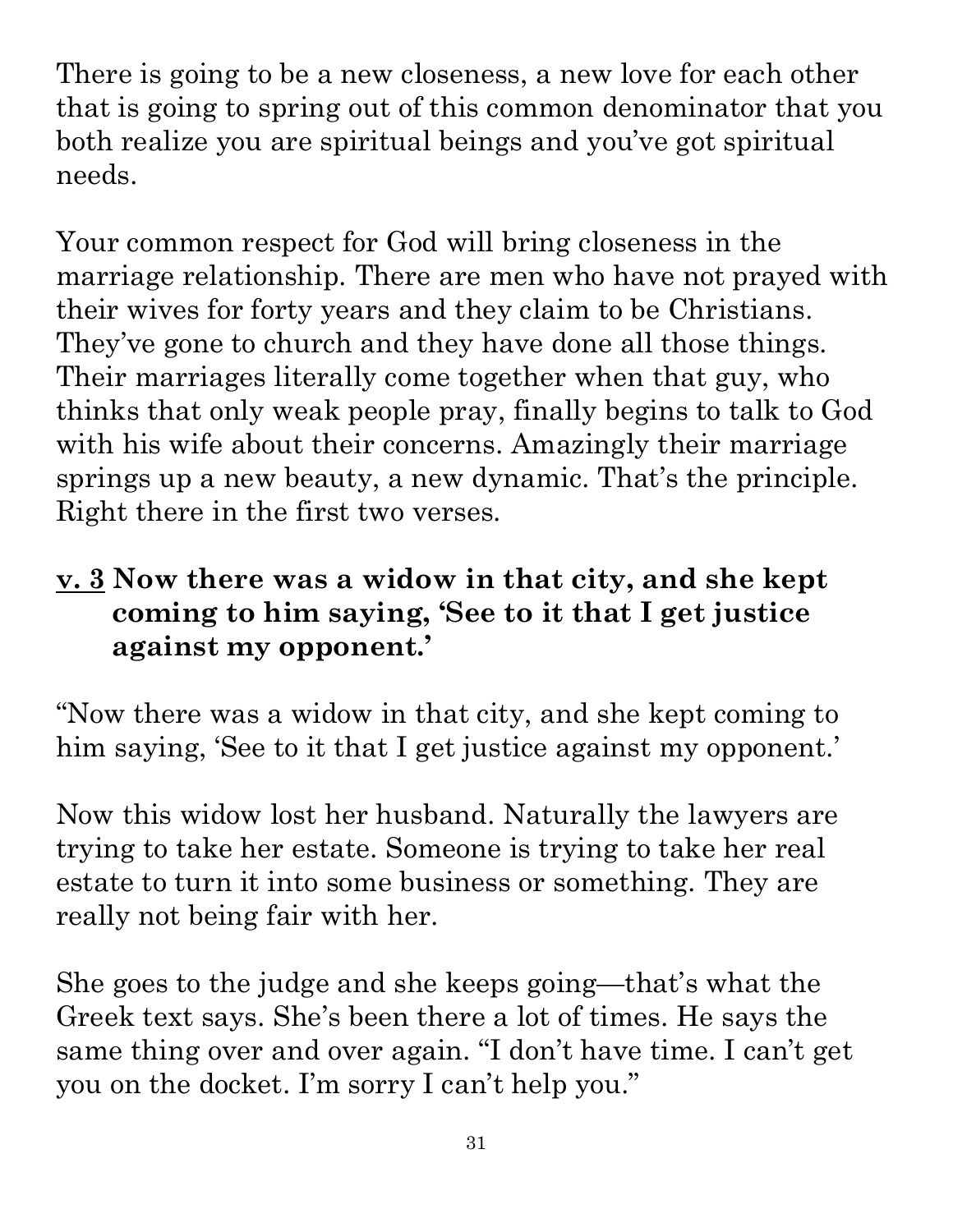Quotations particularly reside within the realm of Quotations particularly reside within the realm of fair use. It is the nature of teacher notes to contain references that may prove difficult to accurately paraphrased and paraphrased and summarized material from a variety of sources, all of which have been appropriately credited to the best of our ability. Copyright © 2022 by Bible Copyright © 2022 by Bible Teaching Resources by Don Anderson Ministries. The author's teacher notes incorporate quoted, summarized material from **Teaching Resources**  $\overline{\omega}$ variety of by Don Anderson Ministries. . Tall USe all of which have been The author's teacher notes incorporate quoted dpropriately to the best of our ability.

She doesn't take no for an answer.

#### **v. 4 And he was not willing for a considerable time; however afterwards he said to himself, Even though I'm not fearing God or respecting man,**

"And he was not willing for a considerable time; however <u>v. 4</u> And he was not willing for a considerable time;<br>however afterwards he said to himself, Even though I'm not fearing God or respecting man,<br>"And he was not willing for a considerable time; however<br>afterwards he said or respecting man,"

He even knows himself.

#### **v. 5 yet because this widow is continually furnishing me**  trouble, I'll give her legal protection in order that lest by her continued coming she might not fly on my **by her continued coming she might not fly on my face."**

"yet because this widow is continually furnishing me trouble,  $\prod_{k=1}^{\infty}$ give her legal protection in order that lest by her continued coming she might not fly on my face."'

Do you know what she did? One day she came in there, and she said to that secretary, "If I don't get to see the judge, I tell you what I'm going to do, I'm going to notify the networks, I'm going to get my widow ladies, and we're going to camp out on the lawn<sup>3</sup> down below, and we're going to have a demonstration, and I'm going to get you out of office." attribute. Any use of material without proper citation is unintentional. Teacher notes have been compiled by Ronnie Marroquin.

The secretary went in and said, "This lady means business and she brought her lunch, I mean she sat there through the whole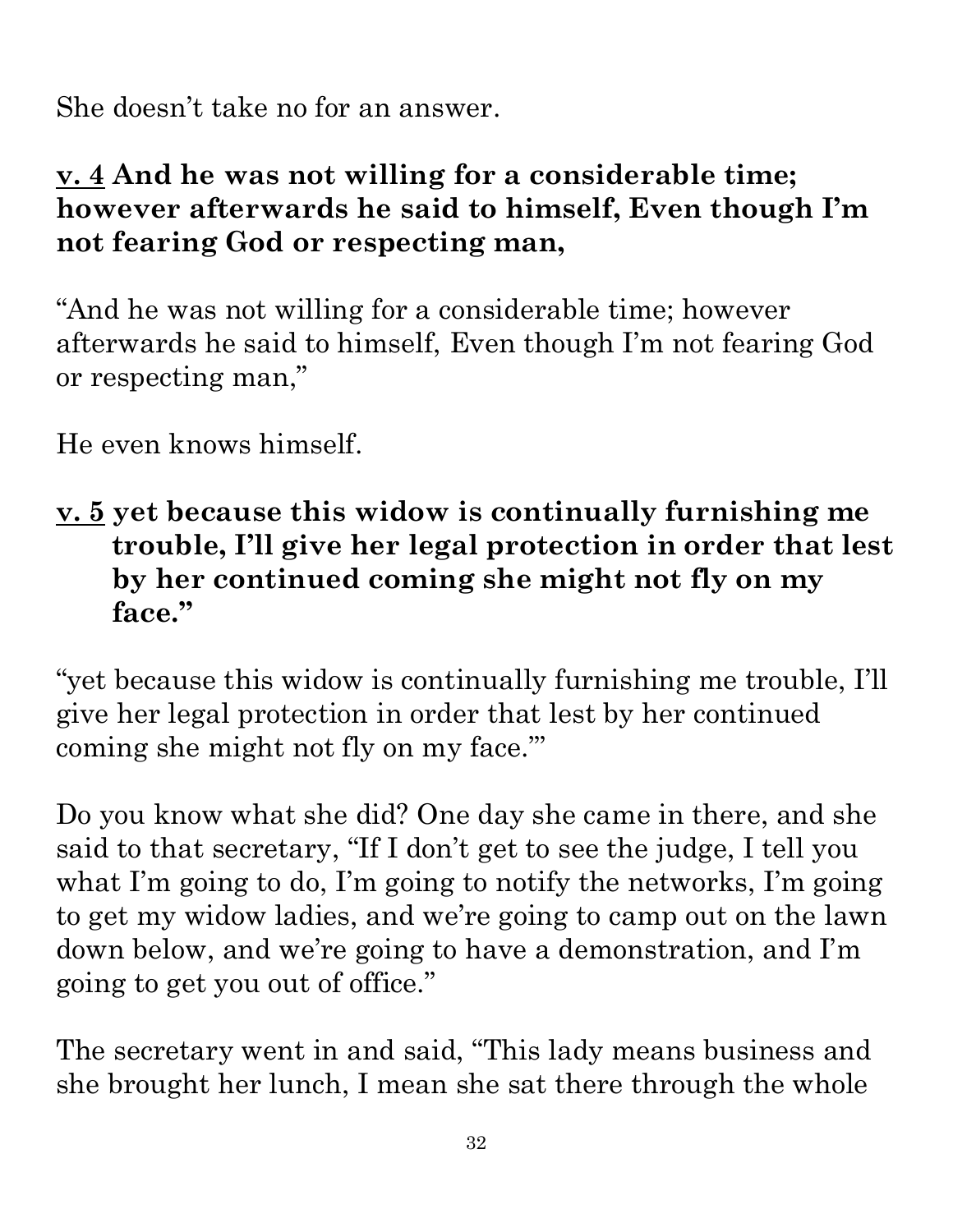lunch hour, and she flat finally got an audience with him."

The judge realized that she really meant business. Do you think that the Lord has a sense of humor? He says "I'd better give her Quotations particular justice lest she fly in my face."

attribute. Any use of material without proper citation is unintentional. Teacher notes have been compiled by Ronnie Marroquin.Do you know what that is in the Greek text? "Lest she give me a black eye." I mean lest she hit me with her purse, lest she really punches my lights out. I'd better do something here pretty quick because it's going to be really rough. proper

Now is this woman right in what she's doing? Well you better believe it. She has a just cause. She can stand her ground in her interpersonal relationship with this man. He has no respect for  $\frac{1}{3}$ <br>God, no fear for God, no respect for fellow man. She is God, no fear for God, no respect for fellow man. She is confronting him with that and she has a right to do that.

# **confronting nim with that and she has a right to do that.**<br><u>**v** .6</u> And the Lord said: "Hear what the unrighteous judge **is saying.**

"And the Lord said: 'Hear what the unrighteous judge is saying."

#### **v. 7 Now shall not God bring about justice for his elect, who are crying to Him day and night, and will He delay long over them?**

"Now shall not God bring about justice for his elect, who are crying to Him day and night, and will He delay long over them?"

## **v. 8 I am saying to you that He will bring about justice for them speedily. Yet, when the Son of Man comes, will**

Copyright<sup>©</sup>

2022

by Bible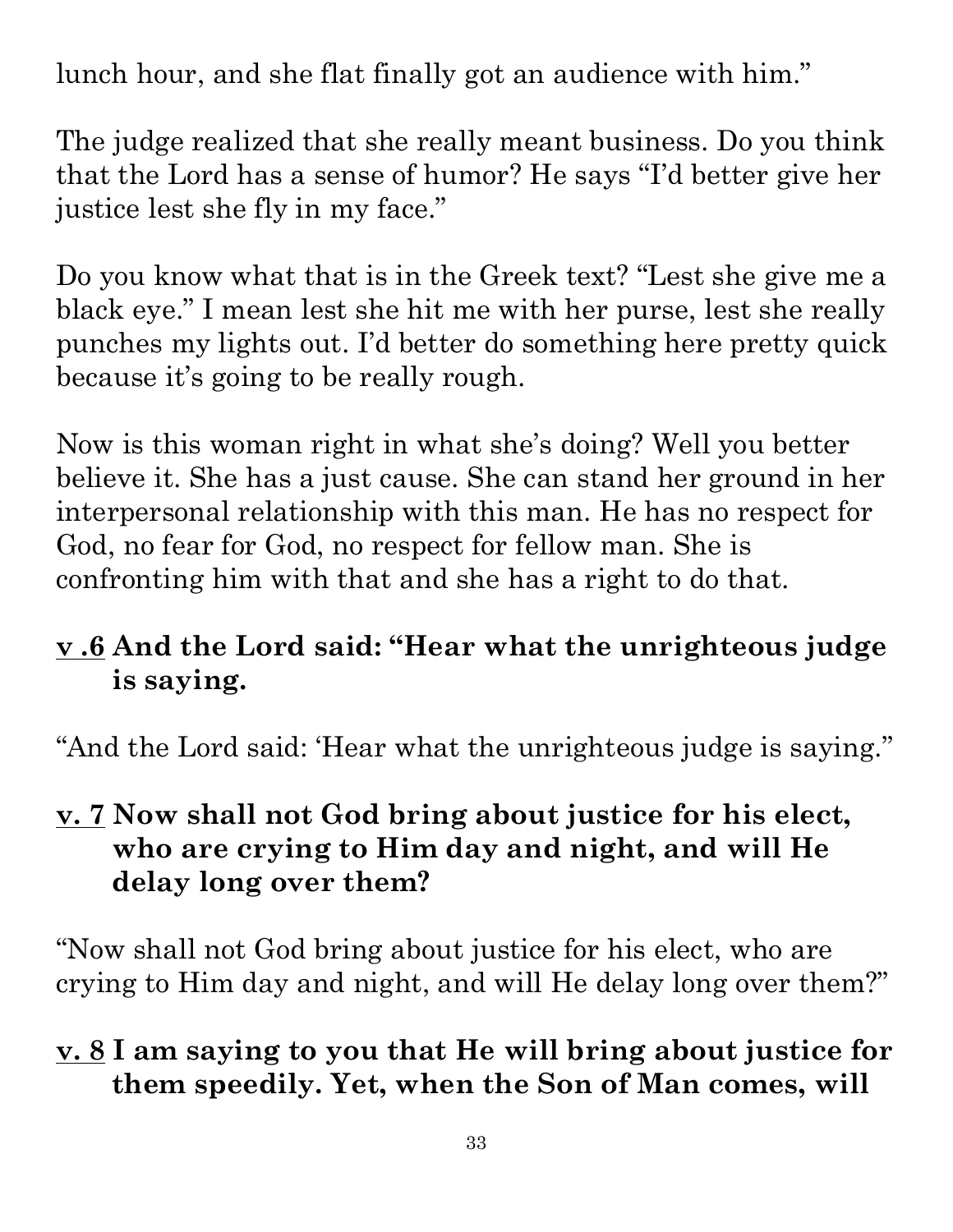## **He find faith on the earth?"**

"I am saying to you that He will bring about justice for them speedily. Yet, when the Son of Man comes, will He find faith on the earth?"'

So, what we have done with the judge in that little brief capsules is we have put him in the lower left-hand corner with Incorrect Positive Thinking/Feeling/Acting.

The next story focuses on a PHARISEE—verses 9-12.

**v. 9 And he also told this parable to certain ones who trusted in themselves that they are righteous and who are utterly despising the rest of mankind.**  is we have put him in the lower left-hand corner with Incorrect  $\frac{1}{2}$ <br>
Positive Thinking/Feeling/Acting.<br>
The next story focuses on a PHARISEE—verses 9-12.<br>  $\frac{1}{2}$ <br>  $\frac{1}{2}$ <br>  $\frac{1}{2}$ <br>  $\frac{1}{2}$ <br>  $\frac{1}{2}$ <br>  $\frac{1$ 

"And he also told this parable"

of times.

"to certain ones who trusted in themselves that they are righteous and who are utterly despising the rest of mankind."

They think they are righteous and they are self-righteous and they despise the rest of mankind.

Here is a judge and he doesn't even fear God and he has no respect for his fellowman. Here on the other side you've got a real religious kook. He has a lot of religion but utterly despises the rest of mankind.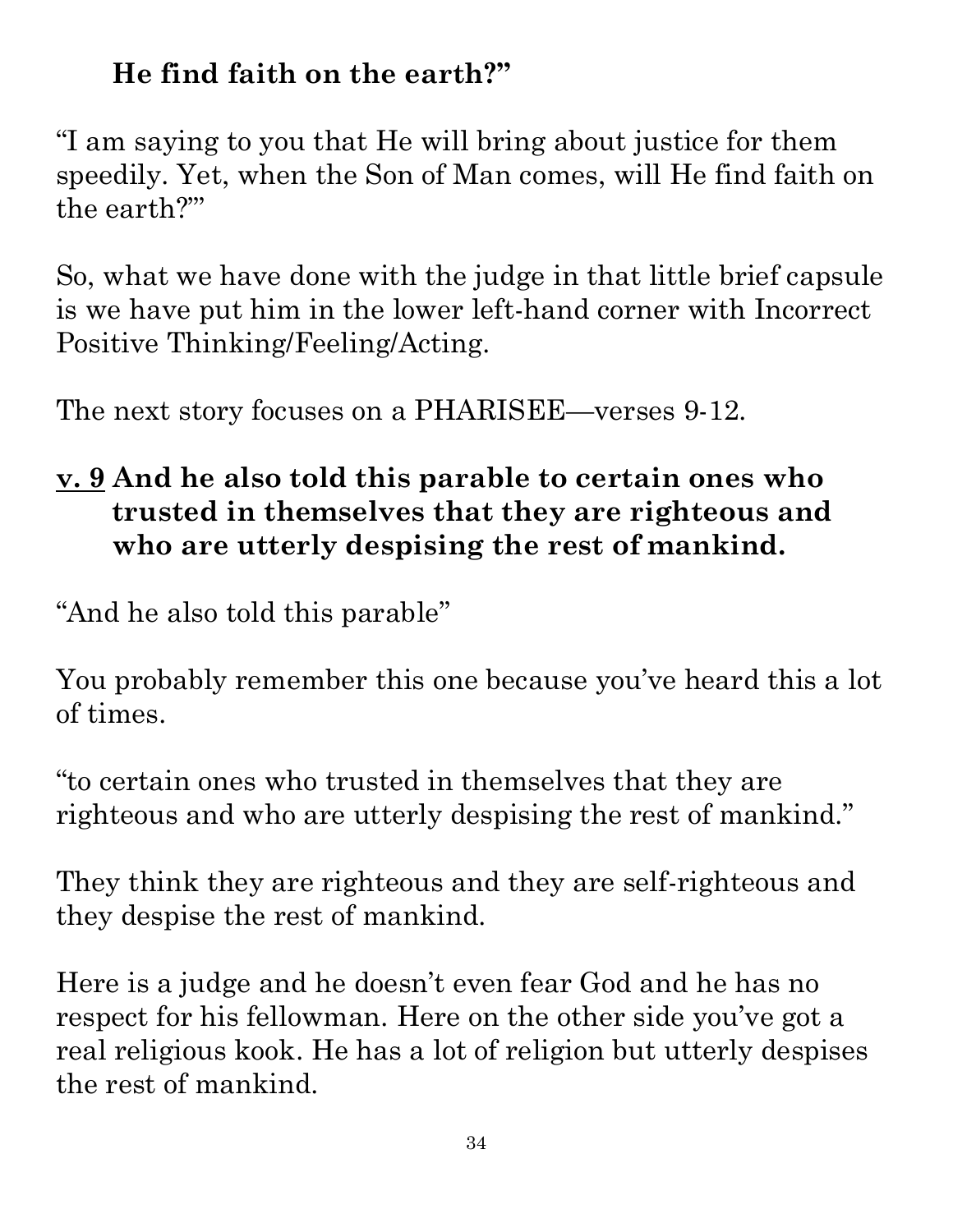You've probably met those kind of people. You get around them and they are so self-righteous. They carry a great big Bible, they sit in the back and they are waiting for questions because they want to really blast you on a theological point to see whether you've really got it together or not.

The Lord had a bunch of those in His day. Now He is telling a story about those kind of people.

Here is the Pharisee. "He also told this parable to certain ones sit in the back and they are waiting for questions because they<br>
yeant to really blast you on a theological point to see whether<br>
you've really got it together or not.<br>
The Lord had a bunch of those in His day. Now He is utterly despising the rest of mankind."

In self-righteousness, spirits of criticism spring up and we have a real hurt among believers a lot of times in this. There is a graphic illustration of that in the little book of Third John:

## 3 John 9 & 10

I wrote something to the church; (and this is John, he is really an apostle of love) but Diotrephes, who loves to be first among them, does not accept what we say. For this reason, if I come, I will call attention to his deeds which he does, unjustly accusing  $\frac{3}{8}$ us with wicked words; and not satisfied with this, neither does he himself receive the brethren, and he forbids those who desire $\frac{8}{5}$ to do so, and puts them out of the church.

He is just running the whole thing. Here are the two men:

## **v. 10 "Two men went up into the temple to pray, the one a**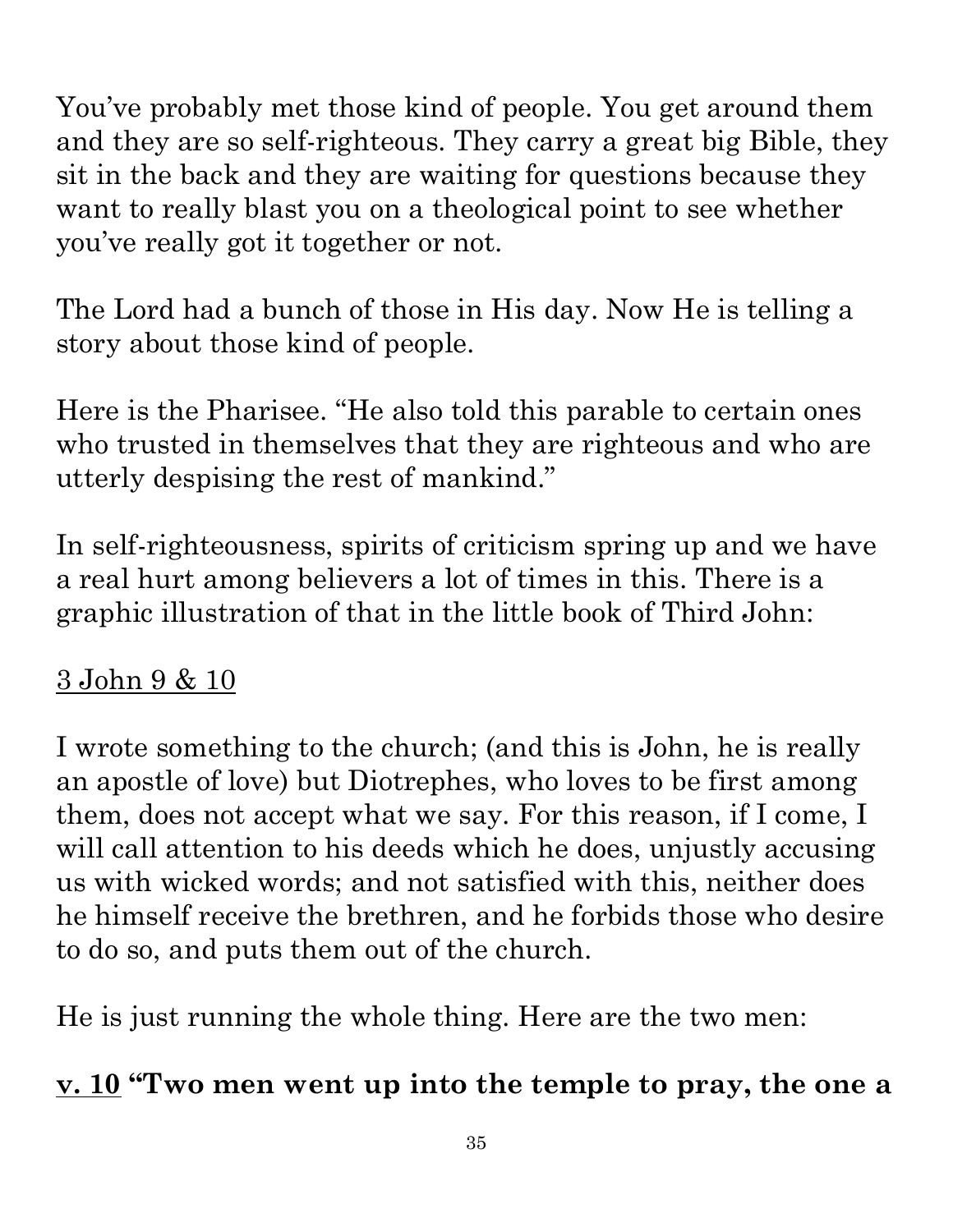attribute.

#### **Pharisee, and the other, a tax collector.**

'"Two men went up into the temple to pray, the one a Pharisee, and the other, a tax collector."

The Pharisee is a member of the religious establishment. There  $\frac{3}{8}$ were 6,000 of these fellows. Nicodemus was a Pharisee who came to the Lord in John chapter 3. They are committed to keep the law and to be very religious. They are the conservatives of the day theologically.

Here is a Pharisee, a tax collector. You know what a tax collector  $\mid$ is. He is a factory reject. He is a guy who is making his money off of Rome and everybody hated him. In fact, a good Jew made  $\bar{\tilde{\mathbf{a}}}$  : commitment, if he was a conservative Jew and a part of the Zealots, that he would kill a tax collector in his lifetime.

That's the amazing thing about the interpersonal relationships among the twelve disciples. There was Simon the Zealot and there was Matthew the tax collector and Judas Iscariot. Here are these fellows, poles apart. Here is Simon the Zealot thinking he has a real chance right among the twelve to put it to the one guy that he needs to and that is Matthew, the tax collector. attribute. Any use of material without proper citation is unintentional. Teacher notes have been compiled by Ronnie Marroquin.

Yet out of this relationship with Jesus Christ, these twelve men had an incredible love and commitment to one another as well as their commitment to Him in their purposes. That is the miracle that takes place when the Lord gets into the middle of interpersonal relationships. Here is a tax collector and here is a Pharisee. They are way, way, way apart. Now, notice what the Pharisee does. See if you can put him in your picture.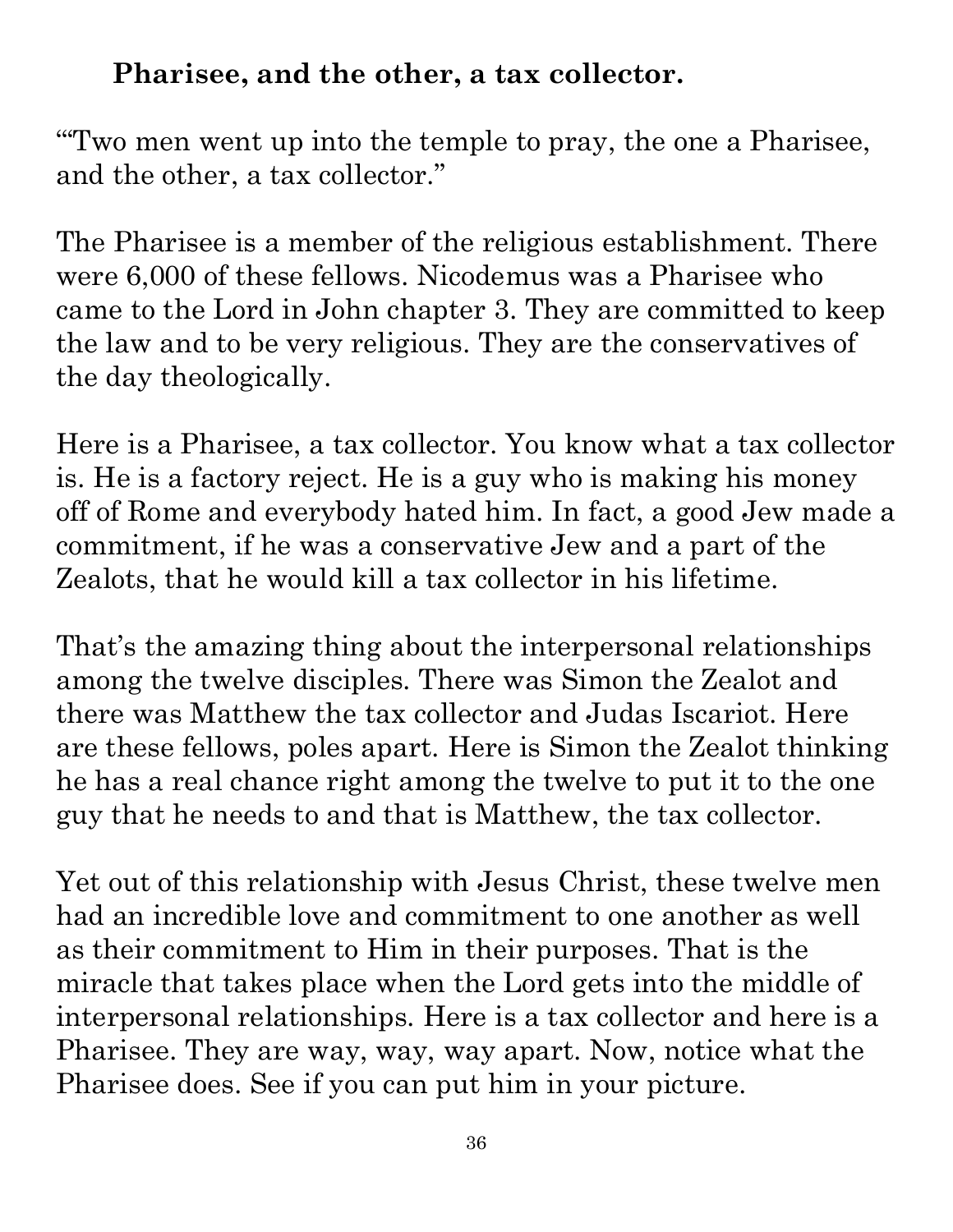**v. 11 The Pharisee stood and was praying thus to himself: 'God, I am thanking you that I am not like the rest of mankind, swindlers, unjust, adulterers, or even like**  attribute. **this tax collector.** . Any

"The Pharisee stood and was praying thus to himself: 'God, I am thanking you that I am not like the rest of mankind, swindlers, unjust, adulterers, or even like this tax collector."

"I am thanking you, Lord, that I am not like the rest of mankind" and he lumps it into four types: "swindlers, unjust, adulterers and even this tax collector."

He is a man who feels a cut above. He's something special. He is a choice child.

Now where do you put him? This man goes in that lower, lefthand corner. There are a lot of those words that you can star down there that described him.

What does that tell you? That tells you that a man cannot be religious and have bad interpersonal relationships because he has no fear for God and no respect for man.

On the religious side you can come over to the other side and you can find religious individuals who have poor interpersonal relationships because they are living in Incorrect Positive Thinking/Feeling/Acting.

Don't sit here and think, just because I am a Christian, I should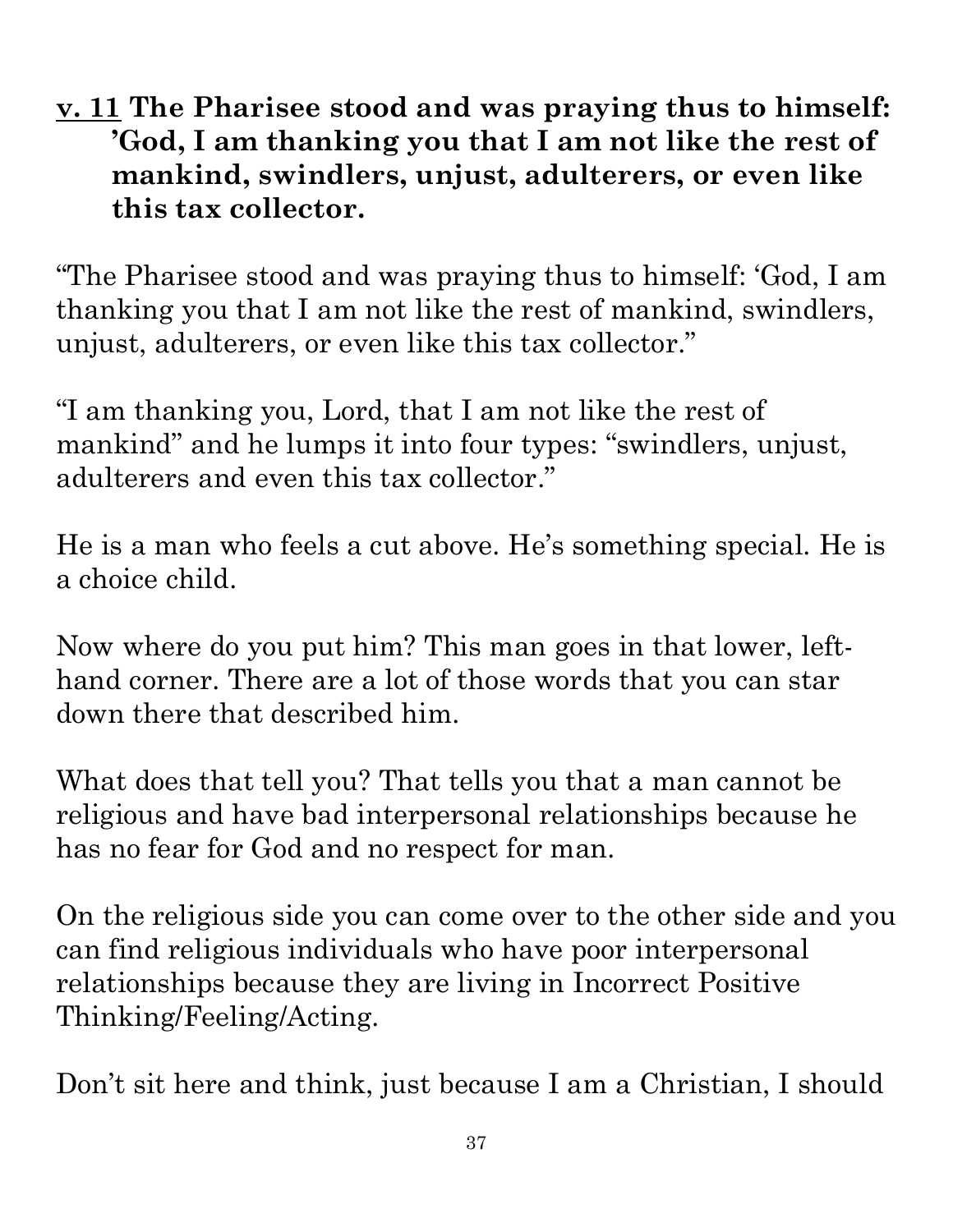have good interpersonal relationships. No, you can develop an arrogant spirit of self-sufficiency and self-adequacy just as much as some guy who has no fear for God at all. Here is this fellow.

Now look at his credentials in verse 12.

#### **v. 12 I am fasting twice a week; I am paying tithes of my whole income.'**

"I am fasting twice a week; I am paying tithes of my whole income.'"

You could say of him, he is self-righteous, he's self-sufficient, pride, haughtiness, and arrogance.

Now look at his credentials in verse 12.<br>  $\underline{\mathbf{v}}$ . 12 I am fasting twice a week; I am paying tithes of my<br>
"The measure."<br>
"The find twice a week; I am paying tithes of my whole<br>
income."<br>
"The find twice a week; I am Do you think that his prayer gets through? I don't think a guy's prayers get out of the rafters when he prays like that. That smells to the height of heaven to hear somebody praying like that. That's totally inconsistent. The man who walks with God has deep love and compassion for his fellow man and longs to reach out in compassion and helpfulness to those individuals. **Example 1** look at his credentials in verse 12.<br> **Example 12.**<br> **Whole income.'**<br> **whole income.'**<br> **whole income.'**<br> **whole income.'**<br> **m** fasting twice a week; 1 am paying tithes of my whole<br> **me.''**<br>
could say of him,

We've had a judge and a Pharisee. Let's put a tax collector alongside here.

**v. 13 But the tax collector, standing some distance away was even unwilling to lift up his eyes to heaven, but the sinner!'**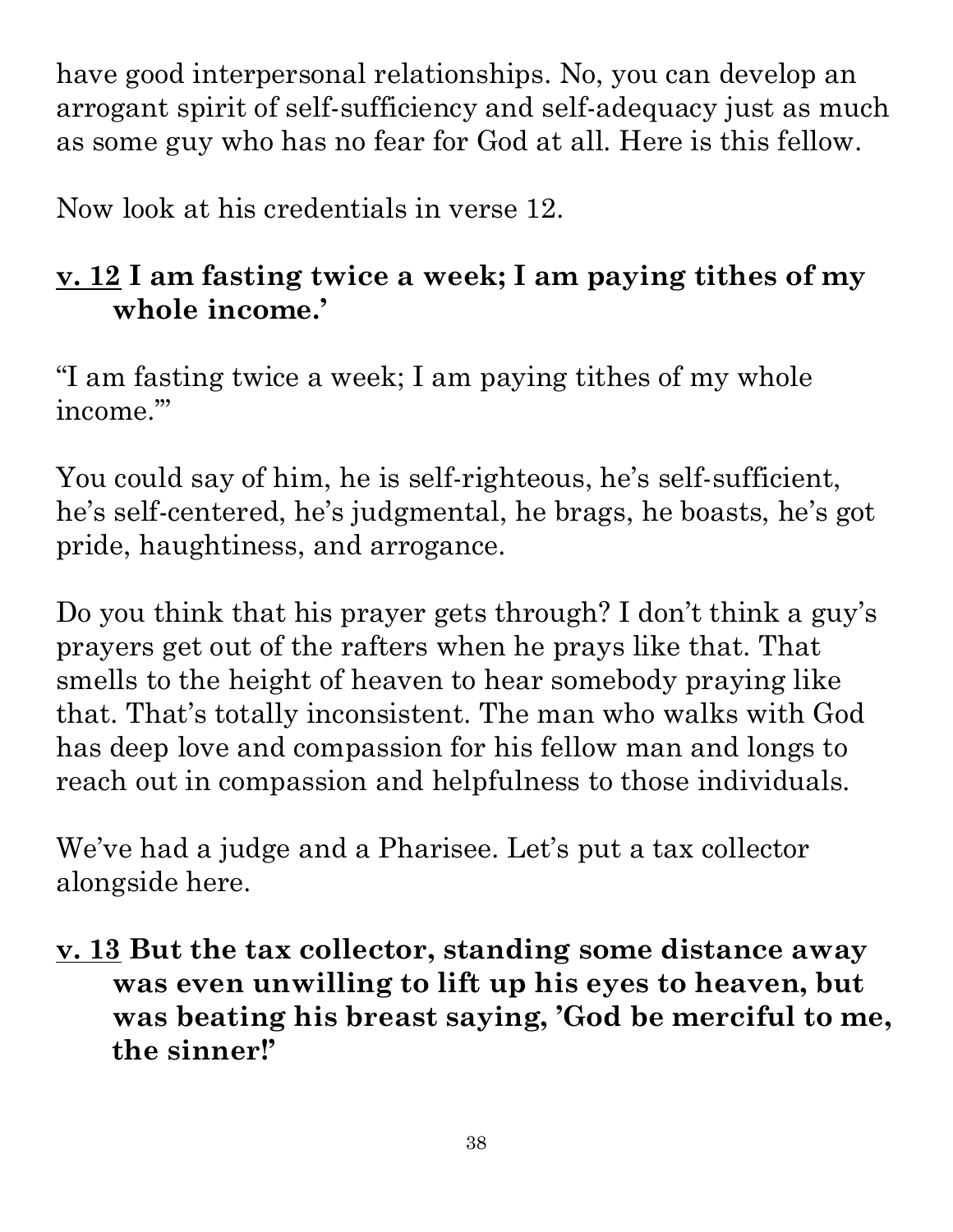"But the tax collector, standing some distance away was even unwilling to lift up his eyes to heaven, but was beating his breast saying, 'God be merciful to me, the sinner!'"

Now we have a tax collector. Where do you put him on your chart?

Give some words to describe where you think he is. Where do you put him? Negative Thinking/Feeling/Acting.

What are the words up there? Humility is one of them. Acknowledges he is a sinner. He's imperfect, he realizes he's inadequate, he has limitations.

For God to work in our lives is to get to the upper right-hand corner. We, by nature, are born in the lower left and before you can ever get to good interpersonal relationships, you must have a relationship with God that takes you through upper right over to upper left.

If you want good interpersonal relationships, you've got to acknowledge that you are in lower left. You have to take a little trip to upper right over to upper left in order to have good interpersonal relationships. .

A man who does not have a relationship with God is running uphill into the wind to try to have good interpersonal Now we have a tax collector. Where do you put him on your chart?<br>
Give some words to describe where you think he is. Where do<br>
you put him? Negative Thinking/Feeling/Acting.<br>
What are the words up there? Humility is one o comes first by recognizing we have a need that we cannot meet and we're willing to trust God.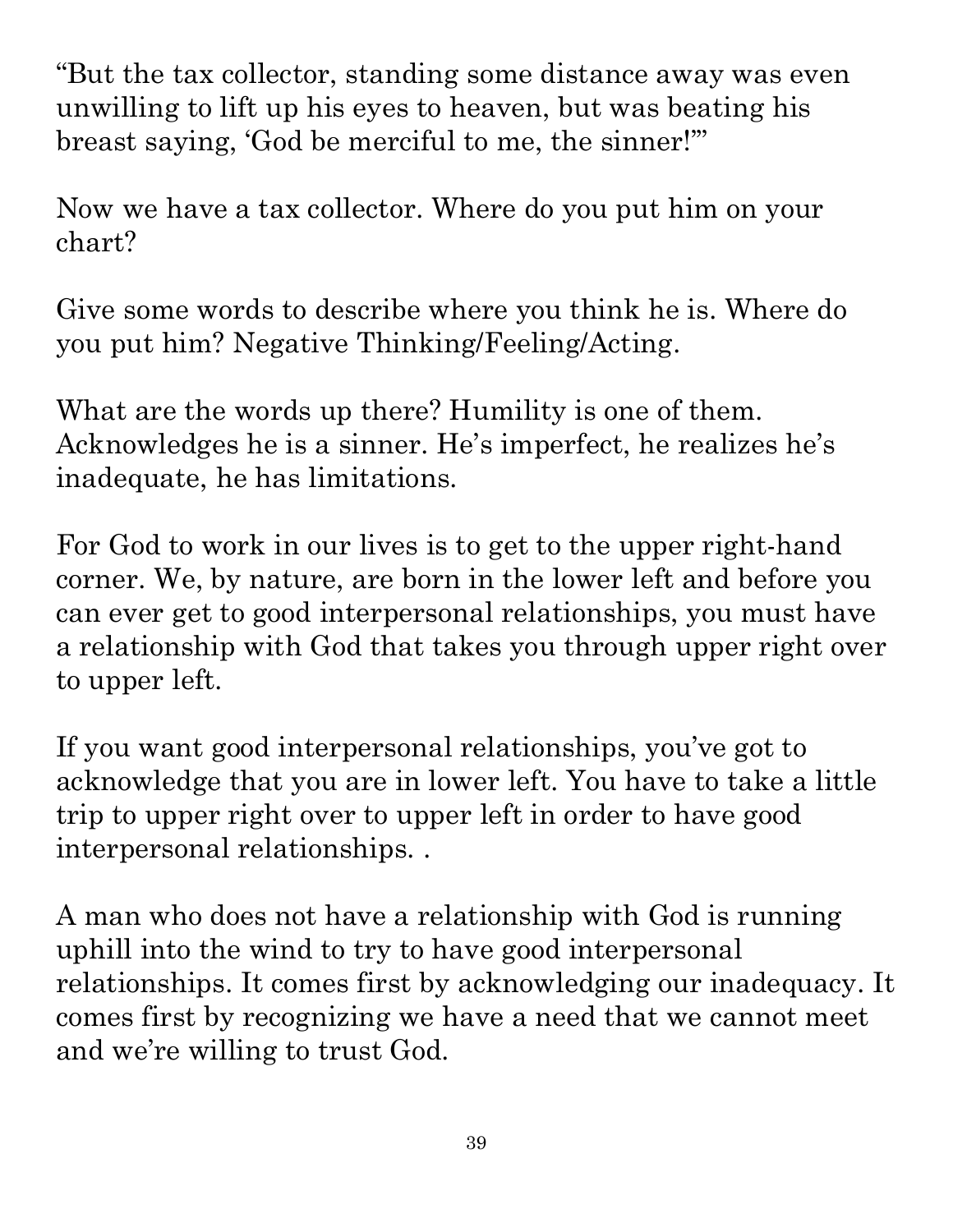Have you been there? Have you seen God in this light? The closer you get to God, the more aware you become of sin in your life. That is true of believers, as well as unbelievers. Now look how Jesus applies all of this in our last verse.

**v. 14 I am saying to you, this man went down to his house having been justified rather than the other, for everyone who is exalting himself shall be humbled, but the one who is humbling himself shall be exalted."**  attribute. Any use of material without proper citation is unintentional. Teacher notes have been compiled by Ronnie Marroquin.

"I am saying to you, this man went down to his house having been justified rather than the other, for everyone who is exalting unintentional himself shall be humbled, but the one who is humbling himself shall be exalted."'

Copyright © 2022 by Bible Teaching Resources by Don Anderson Ministries. The author's teacher notes incorporate quoted,

by Don Anderson Ministries

paraphrased and summarized material from a variety of sources, all of which have been appropriately credited to the best of our ability.

all of which have been appropriately credited to the best of our ability The author's teacher notes incorporate quoted

variety of sources.

paraphrased and summarized material

l from  $\overline{\omega}$  Copyright © 2022 by Bible Teaching Resources

attribute

Quotations particularly reside within the realm of fair use. It is the nature of teacher notes to contain references that may prove difficult to accurately

The universal need of mankind is to deal with sin and pride. Once that is dealt with through coming to know Jesus Christ in a personal relationship, you have the foundation for establishing that.

Now, where are you? The bible describes the person who is not  $\vec{\mathcal{A}}$ Christian as a natural man. He refuses the things of God. He receives not the things of God. He resists those. Maybe your nature right now is that of resisting that. God is proud of you by His Holy Spirit for you do something about it. Once that is dealt with through coming to know Jesus Christ in a personal relationship, you have the foundation for establishing a personal relationship, you have the foundation for establishing that.<br>
Now, where are you?

is not living in fellowship with God. He is a Christian but he is not living in a relationship with God. That person has the same ugly things that are true in his life just like the Pharisee and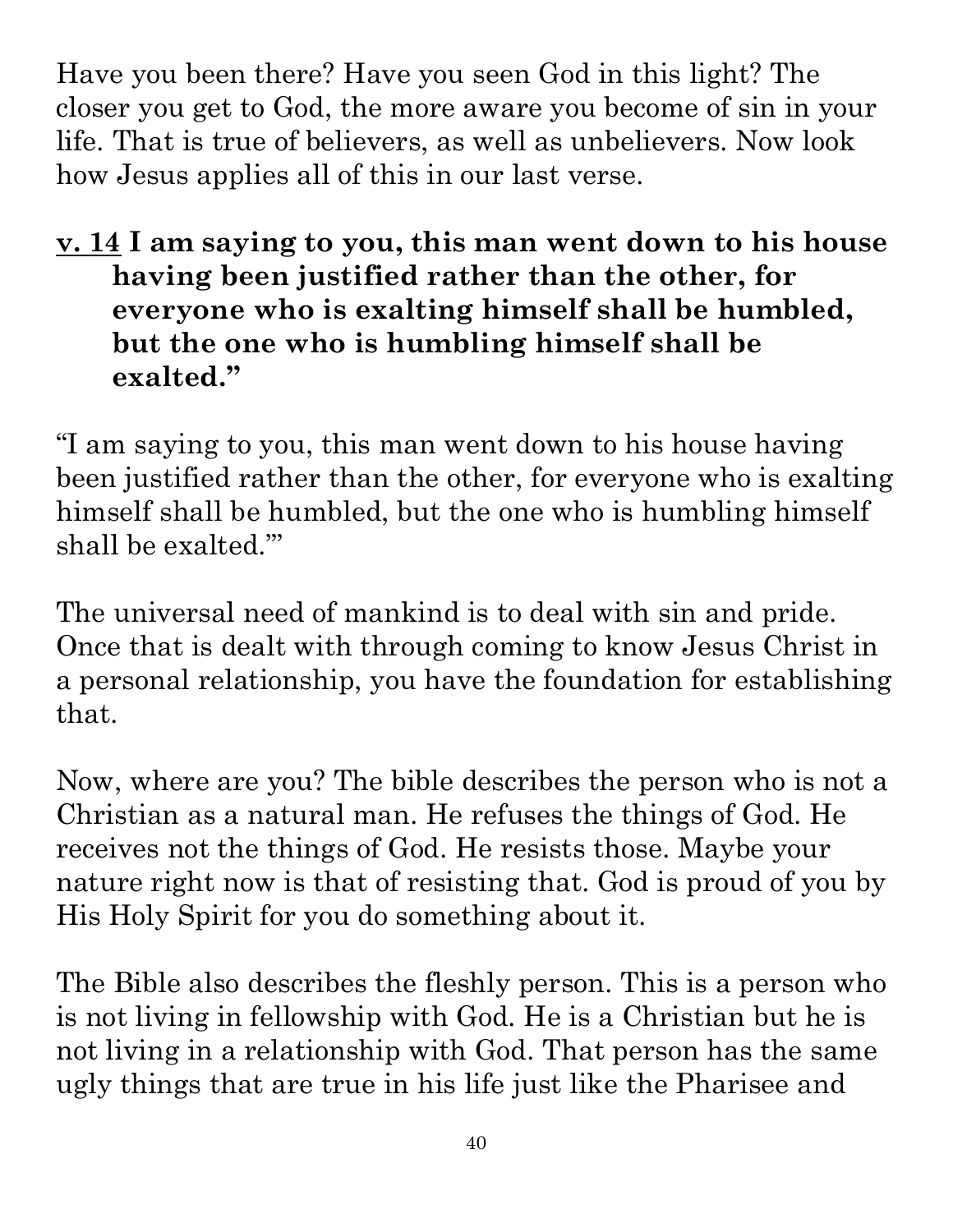God has to deal with each of us individually to bring us out of Incorrect Positive Thinking/Feeling/Acting to Correct Negative Thinking/Feeling/Acting so that we can end up over in Correct Positive Thinking/Feeling/Acting.

Gavin and Patti McLeod had a rough time in their marriage. The captain of the Love Boat (a show from the 70s and 80s) finally confesses it through nearly having a divorce from Patty. They got it back together again and wrote the book called *Back on Course*. Part of the reason that they got it back on course is because Patty became a Christian and this is what Patty says:

## (Back on Course by Gavin and Patti McLeod)

I prayed right there in my back bedroom with Edith Shaffer. Her quiet voice led and I followed. "Dear Jesus, please come into  $\frac{8}{3}$  my heart. Forgive me all my past sins, take me as Your child to serve You, love You..." The words floated around my head like wafts of perfume. I my heart. Forgive me all my past sins, take me as Your child to serve You, love You…" The words floated around my head like wafts of perfume. I was becoming Born Again. It shocked me that I had never really been a Christian. I'd believed in Jesus, but I hadn't really made Him and Him alone Lord of my life. It was a little bit clearer now.

Edith reached into her purse and pulled out some books written by her husband. I looked at the name, Dr. Francis Schaeffer. The books were called *The God Who Was There*, *The*  watts of pertume. I was becoming Born Again. It shocked me<br>that I had never really been a Christian. I'd believed in Jesus,<br>but I hadn't really made Him and Him alone Lord of my life. It<br>was a little bit clearer now.<br>Edit a small copy of the Gospel of John from the New Testament of the Bible. "Do you have a Bible of your own?" she asked. p. 149

Patti had to say no. It was out of that relationship that Gavin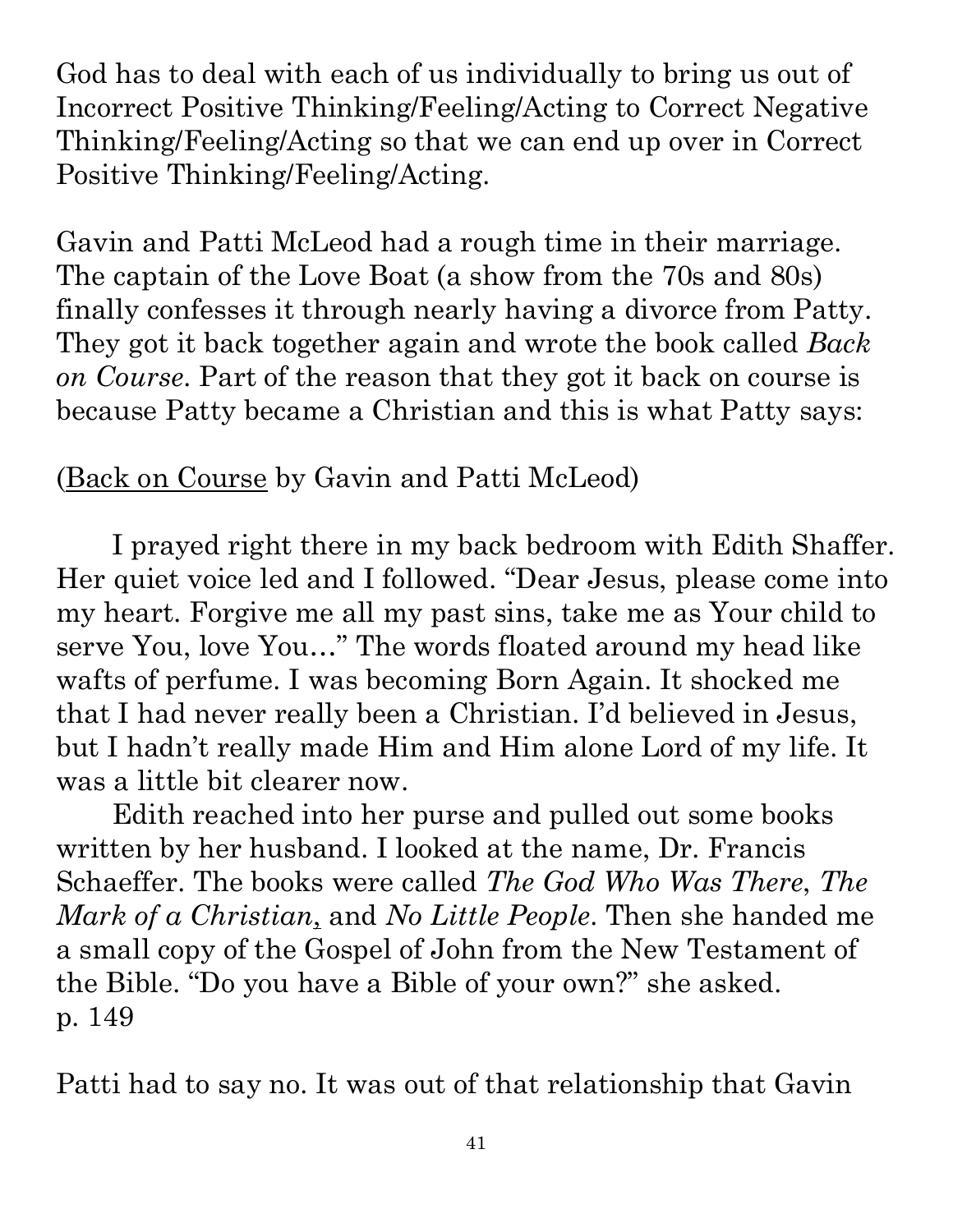paraphrased and summarized material from a variety of attribute. Any use of material without proper citation is unintentional. Teacher notes have been compiled by Ronnie Marroquin.Quotations particularly reside within the realm of fair use. It is the nature of teacher notes to contain references that may prove difficult to accurately paraphrased and summarized material from a variety of sources, all of which have been appropriately credited to the best of our ability. Copyright © 2022 by Bible Teaching Resources by Don Anderson Ministries. The author's teacher notes incorporate quoted Copyright © 2022 by Bible Teaching Resources by Don Anderson Ministries. The author's teacher notes incorporate quoted, sources all of which have been appropriately credited to the best of our ability

was brought along with her into a relationship with Jesus Christ as the foundation.

We don't emphasize a lot of that today. We really need to. We need to realize that the only way we can have the guarantee of the potential of good interpersonal relationships is a right relationship with God.

You aren't going to go to heaven by yourself. If you don't have a hold of the arm of Jesus Christ, you are not going anywhere. The only One who can get you into heaven is Jesus Christ.

Jesus said in John 14:6:

<u>John 14:6</u>

I am the way, the truth, and the life. No man comes to the Father but by me.

The door will be closed unless you have a personal relationship with Jesus Christ.

Father, we thank You for Your Word and the joy of sharing some of these things that You have been teaching us. We pray these individuals will count it worthwhile to study Your Word and individuals will count it worthwhile to study Your Word and that You will use it in a very significant fashion in each of their lives. In Jesus' name we pray. Amen.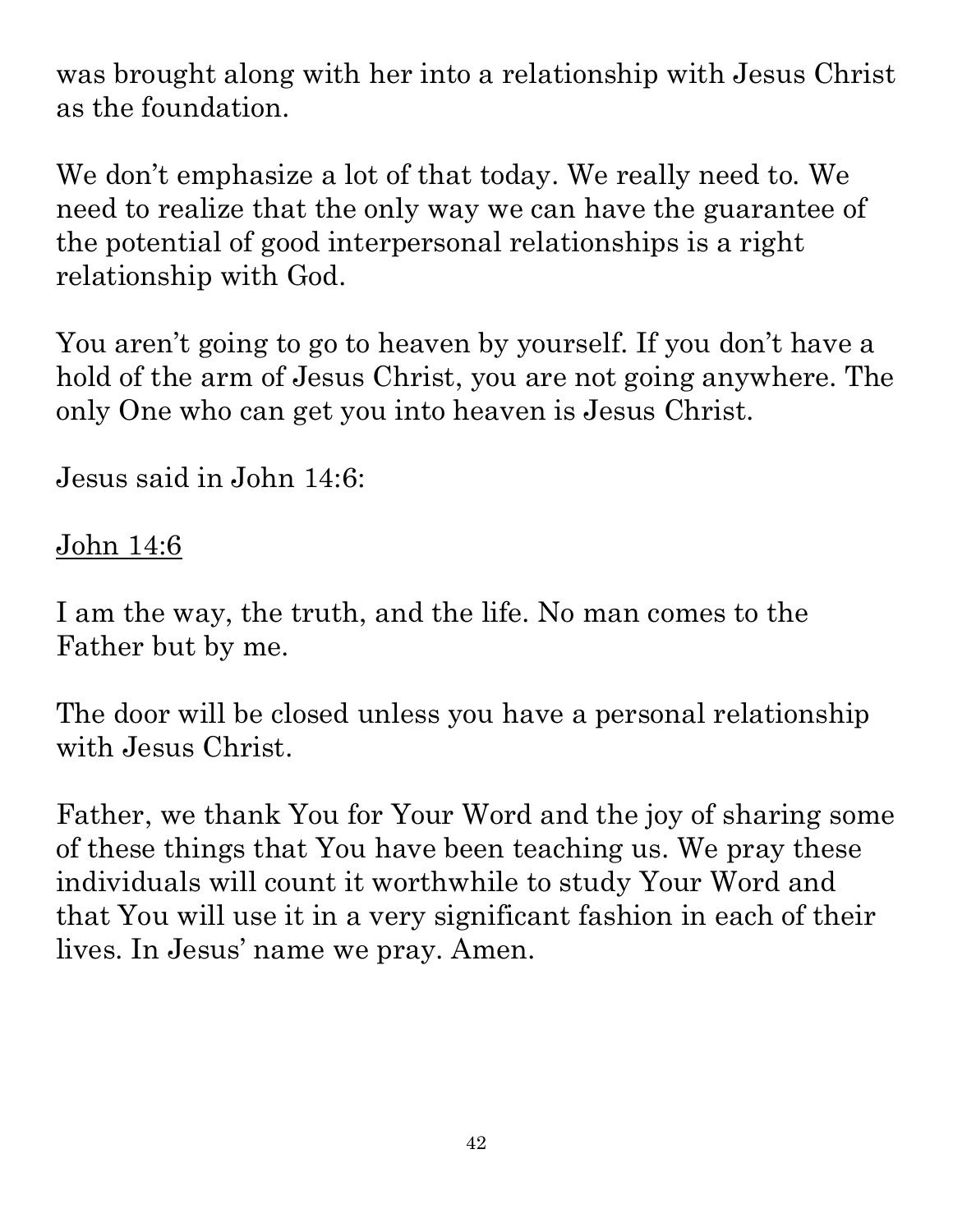#### **SOLVING STRUGGLES**

#### **In Interpersonal Relationships**

#### **"Learning to Live, Love and Listen to Each Other"**

#### **Ingredient #1: Relationship with God – Luke 18:1-14**

#### **I. The Judge – Luke 18:1-8**

v. 1 Now He was telling to them a parable to show that at all times they ought to be praying and not to be losing heart, v. 2 saying, "There was in a certain city a judge who was not fearing God and who was having no respect for man.

v. 3 Now there was a widow in that city, and she kept coming to him, saying, 'See to it that I get justice against my opponent.' v. 4 And he was not willing for a considerable time; however afterward he said to himself, 'Even though I am not fearing God nor respecting man,

v. 5 yet because this widow is continually furnishing me trouble, I will give her legal protection, in order that lest by her continual coming she might not fly in my face.'"

v. 6 And the Lord said: "Hear what the unrighteous judge is saying.

v. 7 Now shall not God bring about justice for His elect, who are crying to Him day and night, and will He delay long over them? v. 8 I am saying to you that He will bring about justice for them speedily. Yet, when the Son of Man comes, will He find faith on the earth?"

#### **II. The Pharisee – Luke 18:9-12**

v. 9 And He also told this parable to certain ones who trusted in themselves that they are righteous and who are utterly despising the rest of mankind.

v. 10 "Two men went up into the temple to pray, the one a Pharisee, and the other, a tax collector.

v. 11 The Pharisee stood and was praying thus to himself: 'God, I am thanking you that I am not like the rest of mankind,

swindlers, unjust, adulterers, or even like this tax collector.

v. 12 I am fasting twice a week; I am paying tithes of my whole income.'

 **NOTES**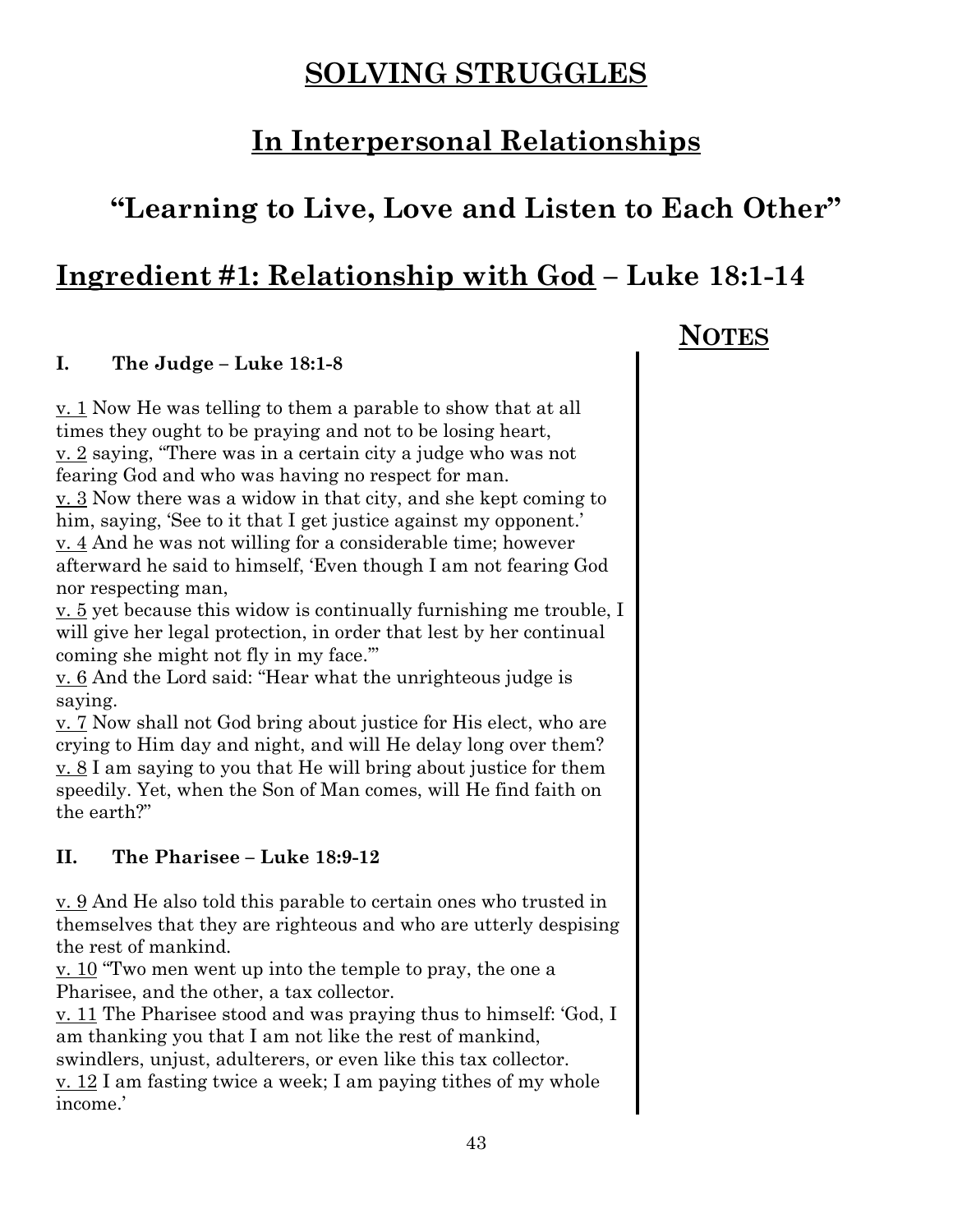#### **III. The Tax Collector – Luke 18:13**

v. 13 But the tax collector, standing some distance away, was even unwilling to lift up his eyes to heaven, but was beating his breast, saying, 'God, be merciful to me, the sinner!'

#### **IV. Jesus – Application – Luke 18:14**

<u>v. 14</u> I am saying to you, this man went down to his house having been justified rather than the other, for everyone who is exalting himself shall be humbled, but the one who is humbling himself shall be exalted."

#### **LESSONS FROM THE PASSAGE:**

What are some of the lessons we can learn from this particular study?

- Lesson #1: The universal need of mankind is a relationship with a person from whom I cannot hide. A relationship with a person at whom I can hurl, but who gives me no cause to and won't be alienated if I do. A relationship with a person who will always tell me the truth. A person who meets all  $\sigma$ these qualifications is God Himself.
- Lesson #2: Salvation gives me a relationship with God wherein  $\mathbb E$ am completely and continually accepted because of my position in Jesus Christ.
- Lesson #3: God wants a relationship with us and not a performance from us.

Lesson #4: A vital principal from this exposition is: A man's